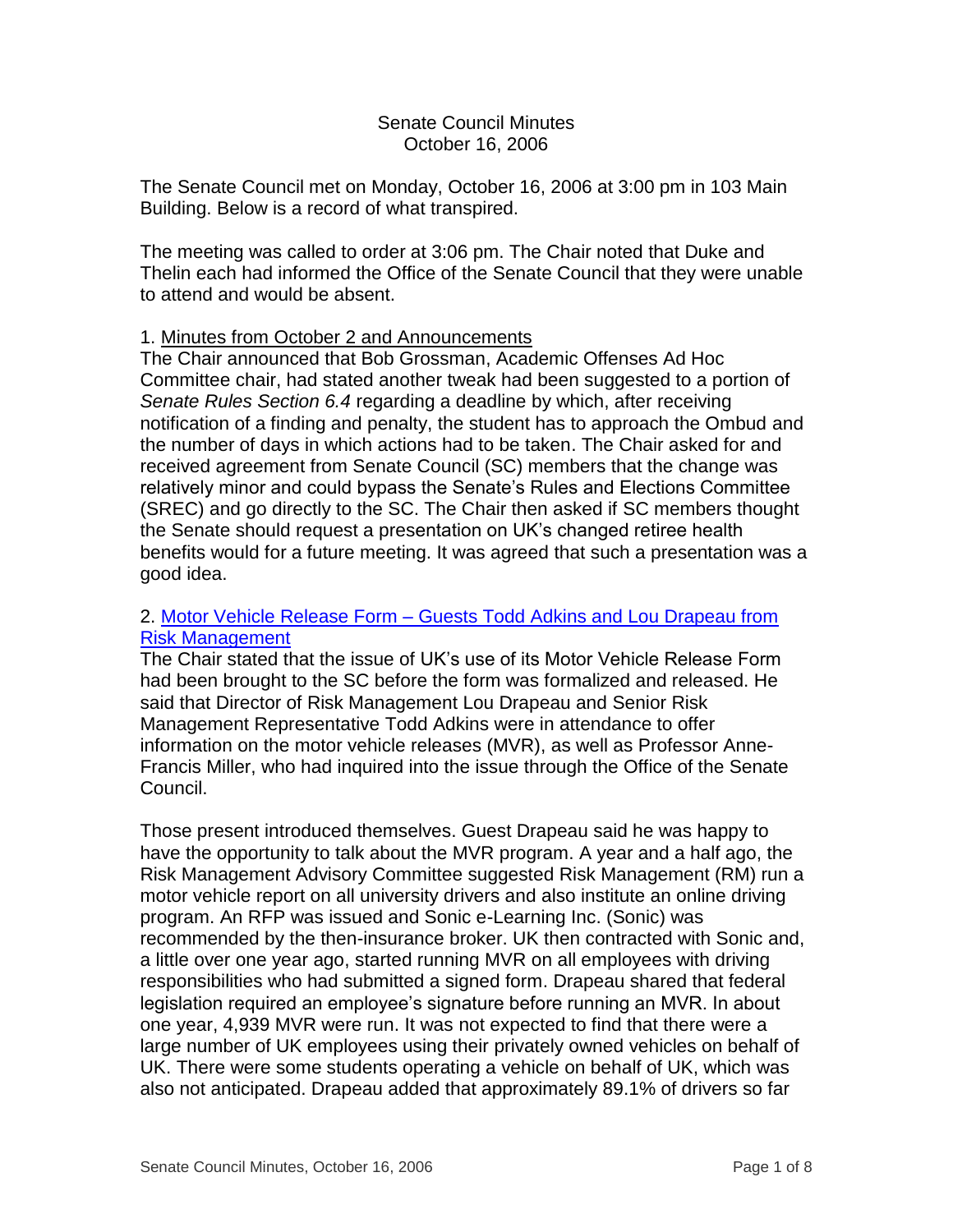have had a clean MV record. RM identified approximately 20 people with suspended driver's licenses (DL) and about 35 people driving on an expired DL. Most of those with expired DL did not know it, and were eager to rectify the situation, after which RM could re-run the MVR form.

Drapeau said the purpose of the program was to protect the university and its insurance program from third party claims in the event of an accident. He said that although the first years' report was not yet done, once attention was paid to the administrative data, it was seen that the accident rate dropped off from 10-20 accidents per month to three to four accidents per month, over the past four to five months.

Guest Todd said that there had been losses approximating \$400,000 per year due to accidents for the past four fiscal years. During the 2006 fiscal year, there was a decrease to \$220,000 in losses. He said he suspected that increased care when driving helped. Drapeau said that the program had more than paid for itself.

Guest Miller expressed agreement with having safe drivers. She said it was unfortunate that that the process of requiring MVR was begun with an unfortunate and adversarial tone. The concern of faculty was primarily the broad verbiage on the MVR form relating to personal information. Miller said that even the Federal Aviation Administration (FAA) did not request that people seeking licenses give the FAA the authority to perform random future inquiries. She expressed concern that the inquiries by Sonic could include retrieving information such as financing for a new car. She requested RM spell out the information needed instead of using broad terms such as "matters of motor vehicle information." Miller also asked for assurance that the information retrieved was solely the property of UK. There was a concern that information could be passed around as a result of various entities contracting with one another.

Miller stated that many faculty were essentially told that they were required to sign the form or they could not drive on behalf of UK. Miller stated that the likely intent of the federal legislation requiring one' signature was that consent would be given willingly. Using specific language including who will see, what is seen and when it will be done would foster an improved relationship between faculty and administration. Drapeau said that the form was not written or designed by RM, but rather had been developed by the industry over the course of about 10 years and was governed by federal legislation. The form was drafted to accommodate different companies and governments in different states. Some of the states gave information directly to Sonic and some states outsourced their responsibility for finding records to a contractor of their own. Some states expected UK to keep the forms on file under lock and key, yet five or six states required Sonic or the state keep the form on file.

Drapeau said there was one small change from "employer" to "UK" but the language on the form was otherwise standard across the country. He said that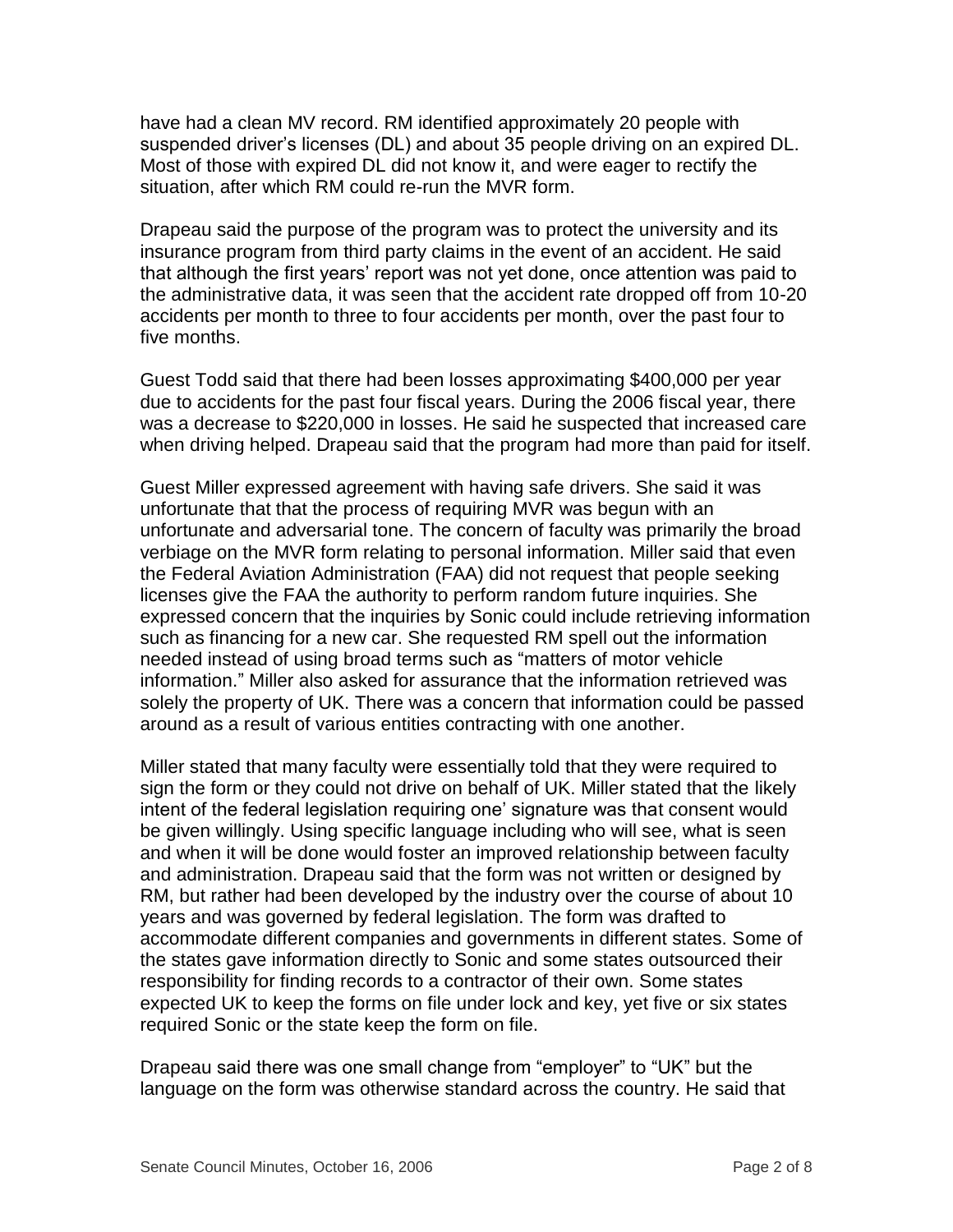the issue of returning to the employee for signed forms for future requests would be an administrative nightmare. Drapeau noted that driving records were a matter of public record, available for \$4.95 on the Internet, provided the DL number is known. He said there were sufficient protections for the employee and that the records became the property of UK and would not be shared, sold or otherwise made available to another entity.

The Chair asked Drapeau to speak to the fact that the MVR form did not expire upon an employee leaving UK. Drapeau said UK had no interest in running an MVR report on someone not employed at UK. In response to the Chair, Drapeau said that such language could not be added to the form due to it being an industry-wide form. Dembo related that he had had a conversation with Drapeau in March in which he raised some of the same concerns, primarily ones of communication. Dembo said he had suggested an FAQ (Frequently Asked Questions) be posted online, and that Drapeau had forwarded to Dembo a document with answers, but nothing had been posted yet. He referred to the Employee Benefits website and its vast warehouse of information for employees. Dembo said that even if the form could not be changed, there could be another mechanism for communicating answers to logical, posed and anticipated questions.

Drapeau said that the form could be used after an employee left UK if, for example, an employee resigns immediately after an accident that goes unreported for a couple of hours. Grabau asked about the numbers of results – if 4,939 MVR forms came back clean, approximately 500 forms were not; Grabau wondered what became of the 500. He also asked about the claim that doing MVR was responsible for the change in claims generated over the fiscal year. Drapeau replied that increased awareness of the issue could help an employee be more aware of their own driving behavior. Grabau suggested the numbers be put on the website. Drapeau replied that the numbers changed daily, so the numbers would perpetually be out of date. Grabau said that if a period of time was named as a point of reference, the numbers would be accurate. Adkins agreed with the idea of posting certain information, but said that other information should be evaluated before being posted. Grabau stated that the information could be offered with positive language to accentuate the positive results of, perhaps, finding employees with expired licenses.

Miller said that it was important that faculty be free to teach and not have to worry about retaining an attorney to be sure that signing the MVR would not give up an employee's rights. She asked that a letter of commitment be created explaining some of the issues surrounding the MVR and how UK would retain and protect any information gleaned from an MVR. She wondered if a faculty member, who paid their own insurance, would be reimbursed when renting a car for university business without signing an MVR form. Drapeau replied in the negative, saying that because the employee was working on behalf of UK, a form would be required. He said the laws regarding consumer rights were well written to protect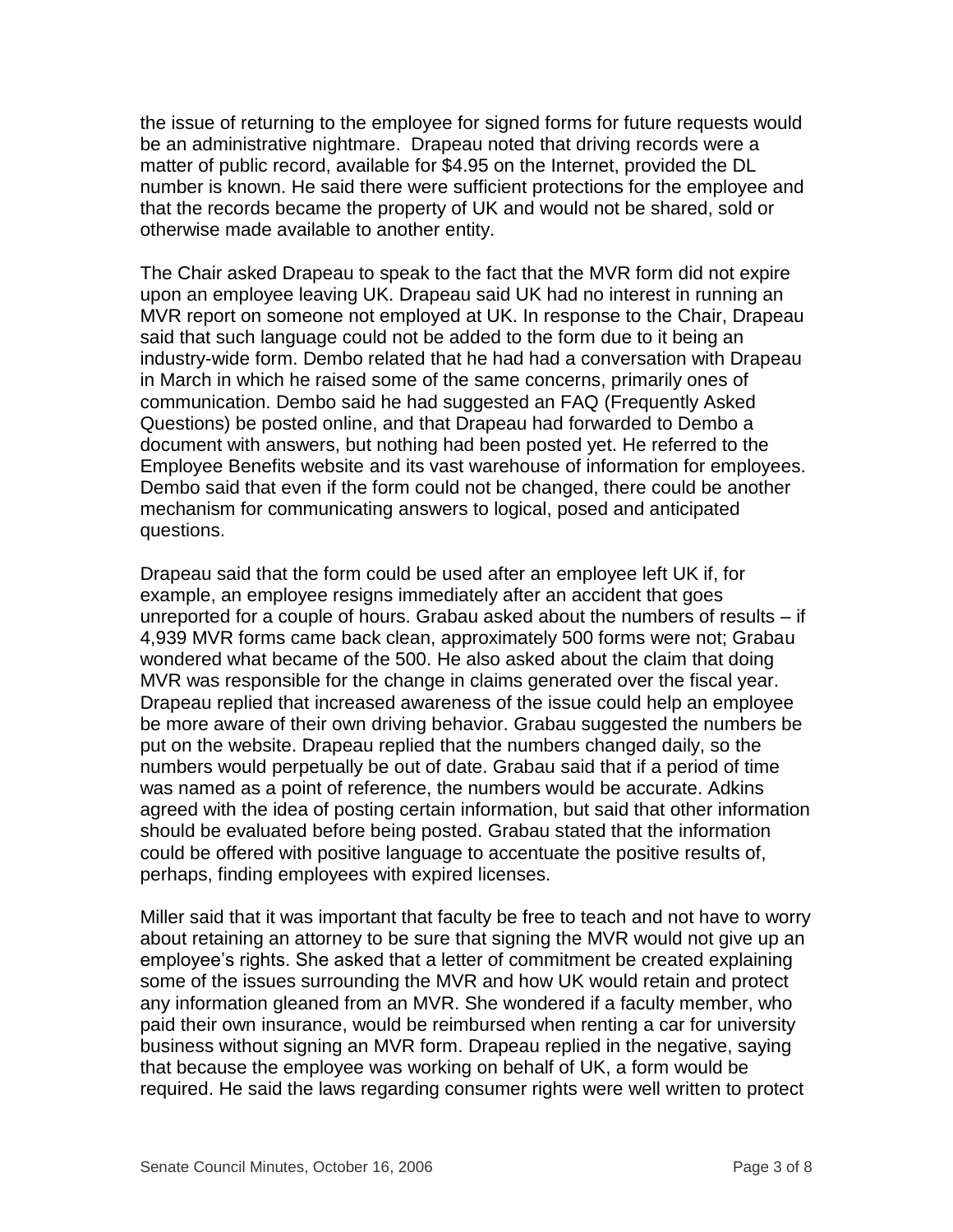drivers and that the MVR complied with the law. Miller replied that she did not have the time to read the law in its entirety and again requested a gesture of goodwill of communicating the answers to faculty.

Todd said that because so many individuals have submitted MVR forms, there would be a delay until January 2007 for requiring a signed form on file before reimbursing an employee's mileage claim. Miller asked how permission for future checks could be rescinded. Todd replied that an employee should make that request in writing and send to RM. Waldhart supported the immediate posting of an FAQ on the RM website to help educate employees about how the MVR was used. Randall shared that faculty in his area also had similar concerns about how the personal information retrieved would be used, stored, etc.

Drapeau said that providing UK with the authority to run future checks prevented the need for new forms to be signed whenever a new check was needed. Odoi asked how many students were affected. Adkins said that it was not known exactly how many, but that the numbers were probably in the 20 – 30 range. He said there were some student ambassadors who spoke on behalf of UK at recruitment fairs, etc. who needed to sign the form.

Drapeau confirmed for Baxter that the information provided to UK was readily available over the Internet to anyone with \$4.95 and the DL number of the person whose report was desired. There was some discussion about how far back the reports would go. Drapeau said that the standard time length was about five years, although a recent report from Florida went back seven years. The Chair thanked Drapeau and Adkins for attending.

After their departure, the Chair asked if any further discussion was necessary. Dembo recommended that the Chair, on behalf of the SC, send a letter to Executive Vice President for Finance and Administration Frank Butler to ensure the concerns of the SC were acted upon. After additional brief discussion, Dembo **moved** that the Senate Council, by way of following up on the motor vehicle release discussion with Drapeau and Adkins, send a summary of the discussion and the concerns raised and what needed to be followed up on to Frank Butler. Baxter **seconded**. Dembo explained that although he was not ordinarily willing to jump rank regarding an issue, Drapeau was well aware of the concerns of faculty after a conversation with Dembo in March 2006, but no additional information had subsequently been shared with faculty.

A **vote** was taken on the motion to send a letter to Executive Vice President for Finance and Administration Frank Butler outlining the discussion on motor vehicle release forms and a list of concerns to be addressed. The motion **passed** unanimously in a show of hands.

#### 2. [Transcripts at Senate Meetings](http://www.uky.edu/USC/New/files/20061016/Transcriptions.pdf)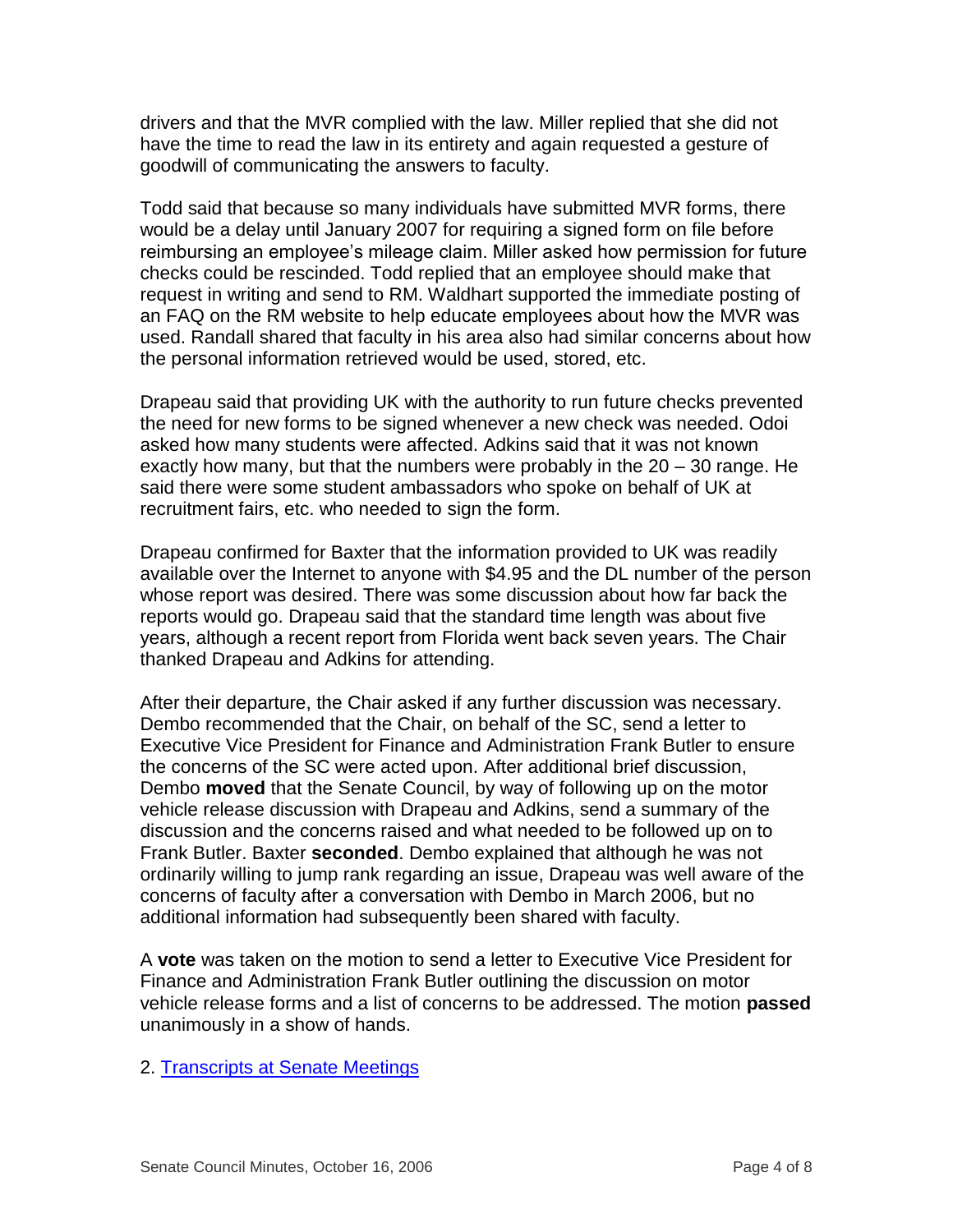The Chair offered background information on the history of transcriptions of Senate meetings. A few years ago during an administrative shuffle, the individual who provided the Senate with very extensive minutes had her responsibilities adjusted and therefore no longer created the minutes. As a result, the official record of Senate meetings became very brief, only outlining the formal actions of the meetings, and not capturing any part of associated discussions. A petition with 80 signatures was presented to the then-chair of the SC, after which transcriptions were created for each Senate meeting by a contracted court reporter. At the time, it was believed that a transcription could be had for approximately \$175; the annual cost for 2005 – 2006, though, was about \$5,000. The Chair said that the SC could suggest a change to the current use of transcripts. Although an audio recording was always made, it would be difficult for someone who was unsure of a date to find information about a specific topic by reviewing audio files; a Google search would bring up text from a transcript if one were available. He then invited Davy Jones to speak on the topic.

Guest Jones said that the Chair had offered a good summary. Jones said that while he was involved with the SREC, it was invaluable to be able to read the discussions regarding changes to rules to help understand intent. The Chair added that although the Office of the Senate Council had looked into putting an audio file online, ADA and accessibility regulations would require a written transcript to accommodate the hearing impaired. There was a brief discussion regarding why there was a range of costs for two-hour Senate meetings. (It was due to the content of the meetings and the time it took the court reporter to type the transcript, plus a "per created page" fee.)

Lesnaw asked for a concrete example of why a transcript was necessary. Jones said that a few months ago, an interpretation was requested regarding a proposal being "cleared" by the Registrar; there was confusion regarding what "clearing" entailed. After reviewing the transcript of the Senate meeting at which the issue was discussed, it became obvious that "clear" referred to checking a proposal against CPE guidelines and that "clear" did not include any responsibility for approval. Yanarella stated that he had looked into the issue of transcripts when he was SC chair, and ultimately supported continued usage. He said that an important consideration would be having a specific, complete record of something that, for faculty in the future, would correctly represent the proceedings.

There was extensive discussion regarding continued use of transcripts. It was decided to continue utilizing court reporters to produce a transcript of Senate meetings.

#### 4. [Changes to Senate Rules Section V](http://www.uky.edu/USC/New/files/20061016/Section%20VII%20draft%20revision%20Sept.%2021%202006_final.doc)

The Chair asked Jones, former SREC chair, to offer background information on the changes to *Senate Rules Section V*. Jones reiterated that the changes were a continuation of the updating of the *Senate Rules* (*SR*) that were needed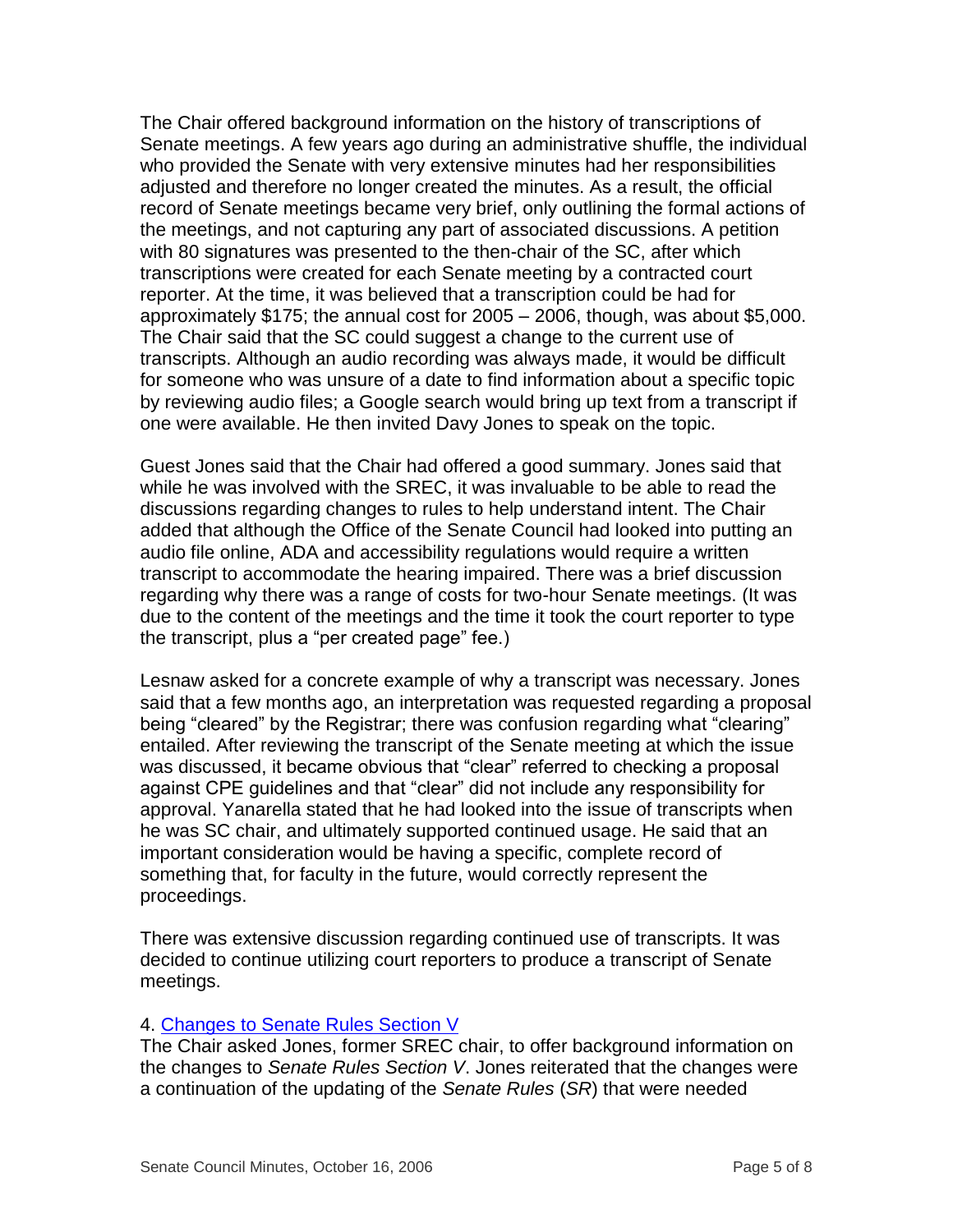because of the June 2005 revisions to the *Governing Regulations* (*GR*). *Section 5.4.2* (*Honorary Degrees*) was not before the SC because it had already been approved by the Senate at the February 13, 2006 meeting. The changes came to the SC with a positive recommendation from the SREC. In response to a question from the Chair, Jones said that there were substantive changes, but only because of changes to the *GR*, and not due to any independent rule-making efforts on the part of the SREC. In response to Baxter, Jones confirmed that no reference to a winter intersession was included because of its interim nature. Jones said that the changes to *Section V* should be made effective immediately upon approval by the Senate.

A **vote** was taken on the motion with a positive recommendation from the Senate's Rules and Elections Committee to approve the changes to *Senate Rules Section V* and make the changes effective immediately upon approval by the Senate. The motion **passed** unanimously in a show of hands.

The Chair asked if the SREC would need to review the changed section before being incorporated into the existing *SR* and posted online. SC members agreed with Jones that further SREC review was unnecessary.

#### 5. [Changes to Senate Rules Section VII](http://www.uky.edu/USC/New/files/20061016/Section%20VII%20draft%20revision%20Sept.%2021%202006_final.doc)

Jones said that the entirety of his comments regarding the changes to *Section V* should be applied to the changes in *Section VII*. The changes that were made were a result of changes to *GR* in June 2005, etc.

A **vote** was taken on the motion with a positive recommendation from the Senate's Rules and Elections Committee to approve the changes to *Senate Rules Section VII* and make the changes effective immediately upon approval by the Senate. The motion **passed** unanimously in a show of hands.

# 6. [Request by Associate Dean to Waive Two-Year Window for RWA Case](http://www.uky.edu/USC/New/files/20061016/Two-Yr%20RWA%20Waiver_MM.pdf)

The Chair offered background information on the request. A then-new associate dean sent a letter supporting a retroactive withdrawal for a student, but did not realize that a request for a retroactive withdrawal required more documentation and as a result the regulatory two year period allowing consideration by the RWA had passed. The associate dean requested the waiver for the two year limit and still supported the RWA request.

After brief discussion, Lesnaw **moved** that the Senate Council waive the twoyear rule for the retroactive withdrawal application for the student referred to in Associate Dean Mike Mullen's letter dated April 26, 2006. Yanarella **seconded**. The motion **passed** unanimously.

#### 7. Committee Preferences

The Chair noted that this second round of committee preferences was a result of the late conduction of some colleges' elections for senators. He noted that one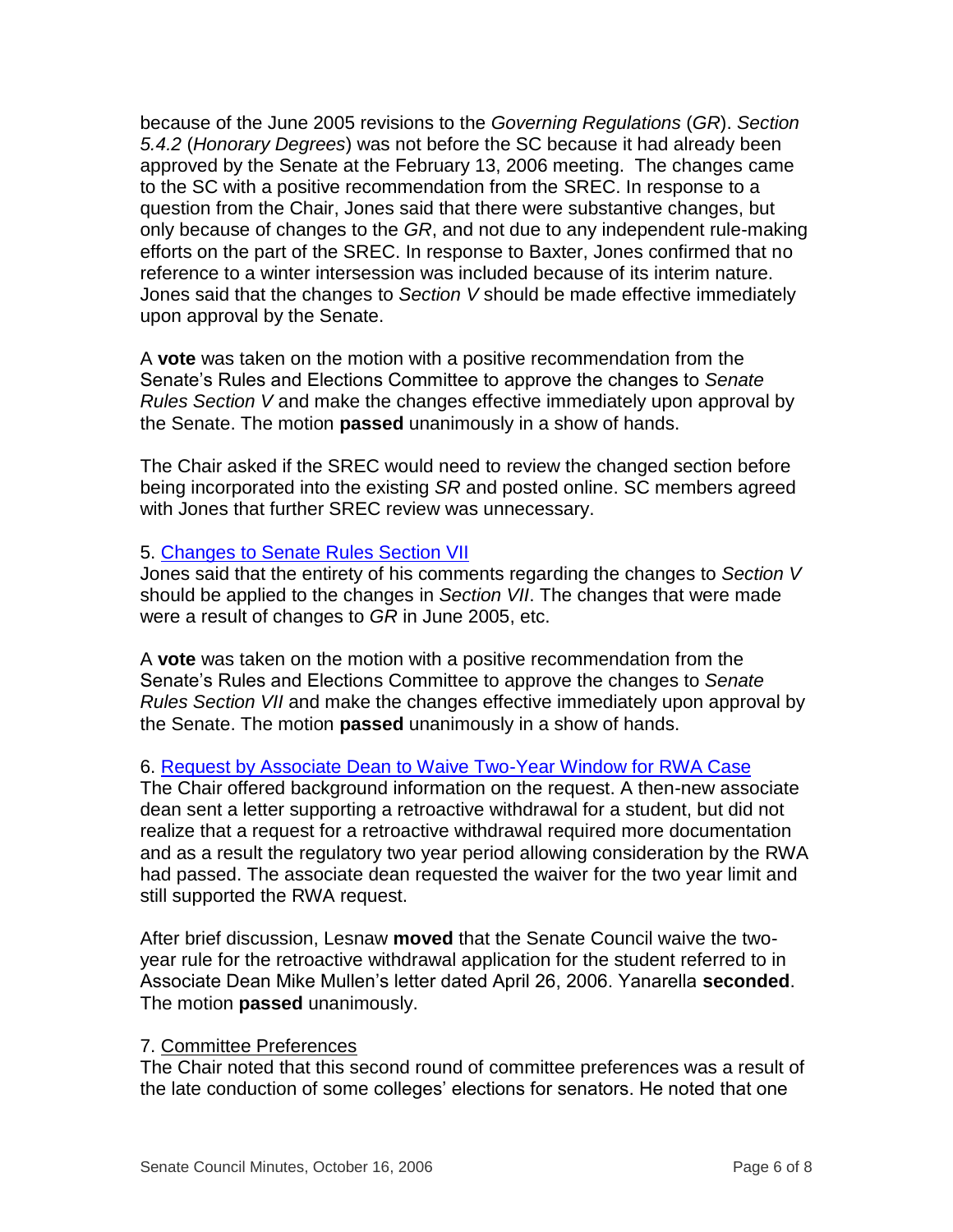college still had not conducted its election. Since the rule waiver granted by the SC at its July 10, 2006 meeting specifically stated that any Fall election had to be completed by October 9, it would be up to the SC and Senate as to whether or not any future results would be accepted. The Chair also asked that special attention be paid to the SREC. Upon taking the office of SC Chair, the SREC essentially lost the voting membership of Tagavi (the SC Chair). The additional departure of Jones as SREC chair left the SREC with two fewer members. The Chair said that SREC member Doug Michael had accepted position of chair of the SREC, and that Connie Wood had been contacted and agreed to serve on the SREC, in addition to her other committee assignment.

Waldhart **moved** to accept the committee compositions as outlined in the handout. Yanarella **seconded**. Odoi asked why there were no students listed as committee members. The Chair shared that the Office of the Senate Council had attempted a number of times to get the names from Student Government Association president Jonah Brown, but had not yet been successful. Odoi said he would attempt to provide the necessary names.

A **vote** was taken on the motion to approve the committee composition preferences. The motion **passed** unanimously in a show of hands.

## 8. [Request to Change Voting Status of One Member of Senate's RWA](http://www.uky.edu/USC/New/files/20061016/SRWAC%20-%20CTC.pdf)  **[Committee](http://www.uky.edu/USC/New/files/20061016/SRWAC%20-%20CTC.pdf)**

The Chair stated that the Senate's Retroactive Withdrawal Application Committee (SRWAC) had explained that their *ex officio* member from the Counseling and Testing Center (CTC) had traditionally been non-voting. However, the *SR* specifically outlined which *ex officio* members were non-voting, and the CTC member was not included. The SRWAC (including the CTC representative) requested that the CTC representative's *ex officio* membership be made non-voting, due to a potential conflict of interest regarding applications in which the CTC might be involved.

Waldhart **moved** that the Senate Council approve and send to the Senate with a positive recommendation the request from the Senate's Retroactive Withdrawal Application Committee to change the voting status of the Counseling and Testing Center' representative to a non-voting *ex officio* position, the change being effective immediately upon approval by the Senate. Harley **seconded**. The motion **passed** unanimously in a show of hands.

The Chair requested a motion for adjournment. Lesnaw **so moved**. Waldhart **seconded**. The motion **passed** unanimously in a show of hands. The meeting was adjourned at 4:55 pm.

> Respectfully submitted by Kaveh Tagavi, Senate Council Chair